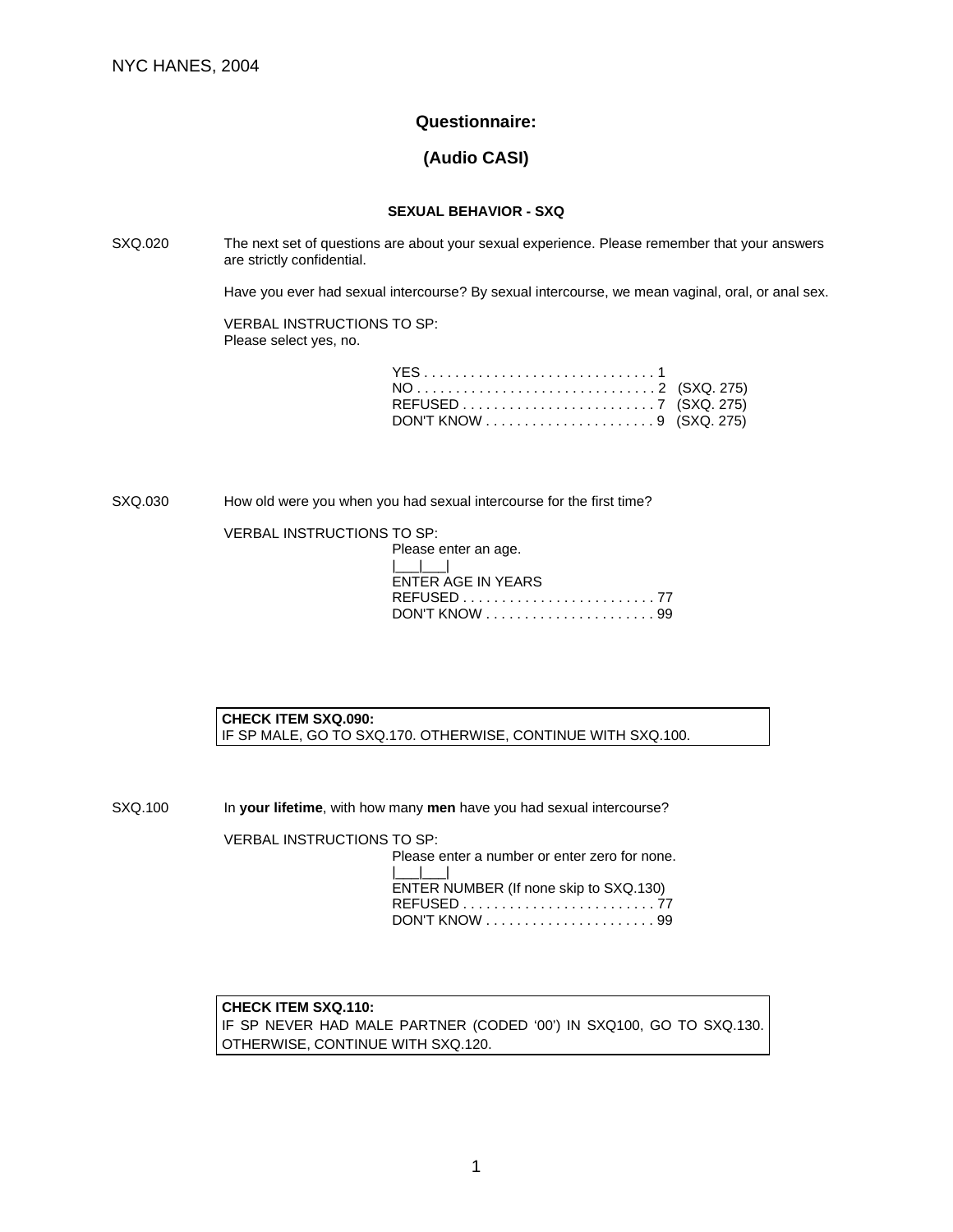SXQ.120 In the **past 12 months**, with how many **men** have you had sexual intercourse?

VERBAL INSTRUCTIONS TO SP: Please enter a number or enter zero for none. |\_\_\_|\_\_\_|

ENTER NUMBER REFUSED 77 DON'T KNOW 99

SXQ.130 In your lifetime, with how many women have you had sexual intercourse?

VERBAL INSTRUCTIONS TO SP: Please enter a number or enter zero for none. |\_\_\_|\_\_\_| ENTER NUMBER REFUSED . . . . . . . . . . . . . . . . . . . . . . . . . 77 DON'T KNOW . . . . . . . . . . . . . . . . . . . . . . 99

**CHECK ITEM SXQ.140:**  IF SP NEVER HAD FEMALE PARTNER (CODED '00') IN SXQ.130, GO TO SXQ.230a. OTHERWISE, CONTINUE WITH SXQ.150.

SXQ.150 In the **past 12 months**, with how many **women** have you had sexual intercourse?

VERBAL INSTRUCTIONS TO SP: Please enter a number or enter zero for none.

| والمسالسيات         |
|---------------------|
| <b>ENTER NUMBER</b> |
|                     |
|                     |

**CHECK ITEM SXQ.160:** GO TO SXQ.230a.

SXQ.170 In **your lifetime**, with how many **women** have you had sexual intercourse?

VERBAL INSTRUCTIONS TO SP: Please enter a number or enter zero for none.  $\Box$ ENTER NUMBER

> REFUSED . . . . . . . . . . . . . . . . . . . . . . . . . 77 DON'T KNOW . . . . . . . . . . . . . . . . . . . . . . 99

**CHECK ITEM SXQ.140:**  IF SP NEVER HAD FEMALE PARTNER (CODED '00') IN SXQ.170, GO TO SXQ.200. OTHERWISE, CONTINUE WITH SXQ.190.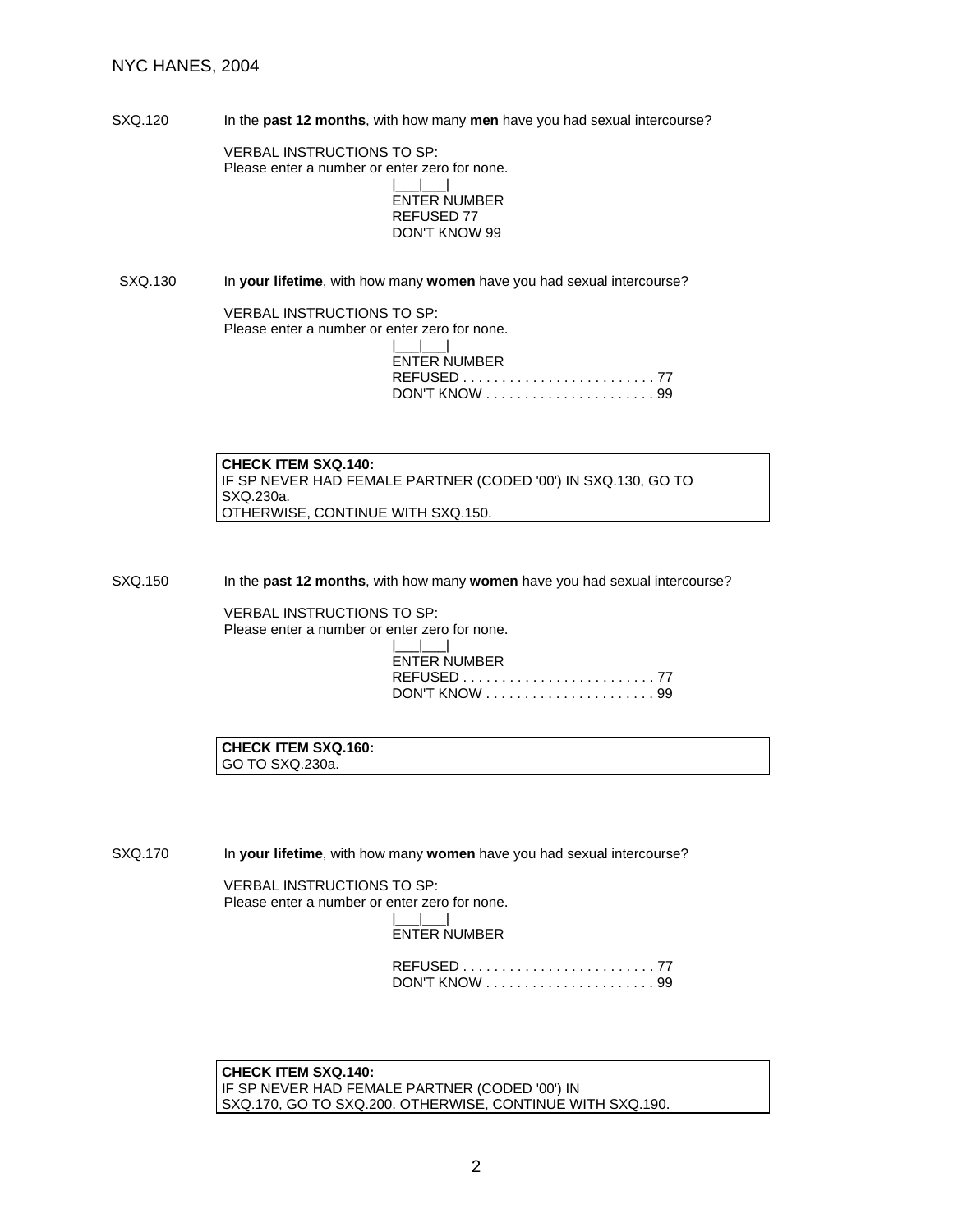SXQ.190 In the **past 12 months**, with how many women have you had sexual intercourse?

 VERBAL INSTRUCTIONS TO SP: Please enter a number or enter zero for none.

## |\_\_\_|\_\_\_| ENTER NUMBER

SXQ.200 In **your lifetime**, with how many **men** have you had sexual intercourse?

VERBAL INSTRUCTIONS TO SP:

Please enter a number or enter zero for none.

#### |\_\_\_|\_\_\_| ENTER NUMBER

**CHECK ITEM SXQ.210:**  IF SP NEVER HAD MALE PARTNER (CODED '00') IN SXQ.200, GO TO SXQ.230a. OTHERWISE, CONTINUE WITH SXQ.220.

SXQ.220 In the **past 12 months**, with how many **men** have you had sexual intercourse?

VERBAL INSTRUCTIONS TO SP:

Please enter a number or enter zero for none.

|\_\_\_|\_\_\_| ENTER NUMBER

#### **CHECK ITEM SXQ.230a:**  IF SP FEMALE AND HAS NEVER HAD MALE PARTNER (CODED '00') IN SXQ.100 OR TOTAL NUMBER OF PARTNERS IN SXQ.120 AND SXQ.150 IS ONE OR LESS, GO TO SXQ.255. IF SP MALE AND TOTAL NUMBER OF PARTNERS IN SXQ.190 AND SXQ.220 IS ONE OR LESS, GO TO SXQ.255. OTHERWISE, CONTINUE WITH SXQ.235.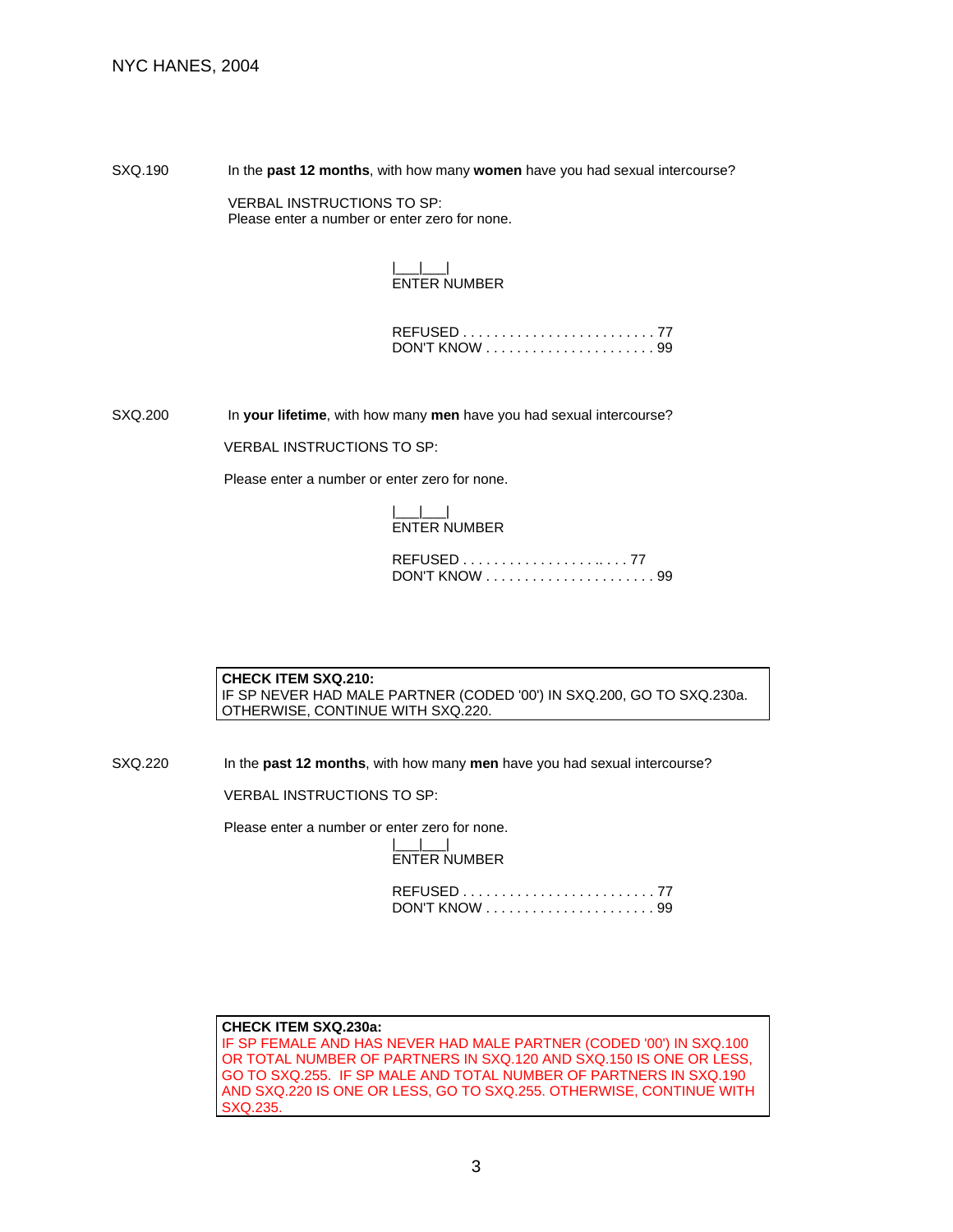SXQ.235 For this survey, we use the term 'main sexual partner' to describe someone who is your spouse, lover, or anyone else you feel committed to or have a special relationship with. The last time you had sex, was it with your main sexual partner?

| YES1 |  |
|------|--|
|      |  |
|      |  |
|      |  |

SXQ.241 In the **past 30 days**, with how many partners have you had sexual intercourse?

VERBAL INSTRUCTIONS TO SP:

Please enter a number or enter zero for none.

|\_\_\_|\_\_\_| ENTER # OF PARTNERS

| <b>CHECK ITEM SXQ.245a:</b>                                          |
|----------------------------------------------------------------------|
| IF SP REPORTS NOT HAVING SEX (CODED '00') IN SXQ.241, GO TO SXQ.255. |
| OTHERWISE, CONTINUE WITH SXQ.250.                                    |

SXQ.250 In the **past 30 days**, how many times have you had sex **without** using a condom?

VERBAL INSTRUCTIONS TO SP:

Please enter a number or enter zero for none.

| المسالسيا        |  |
|------------------|--|
| ENTER # OF TIMES |  |
|                  |  |
|                  |  |

SXQ.255 Sexually transmitted diseases include HIV, genital warts, gonorrhea (also clap or GC), chlamydia and syphillis.

> What is the chance that you currently have HIV or any other sexually transmitted disease? Would you say...

SXQ.260 Has a doctor or other health care professional **ever** told you that you had genital herpes?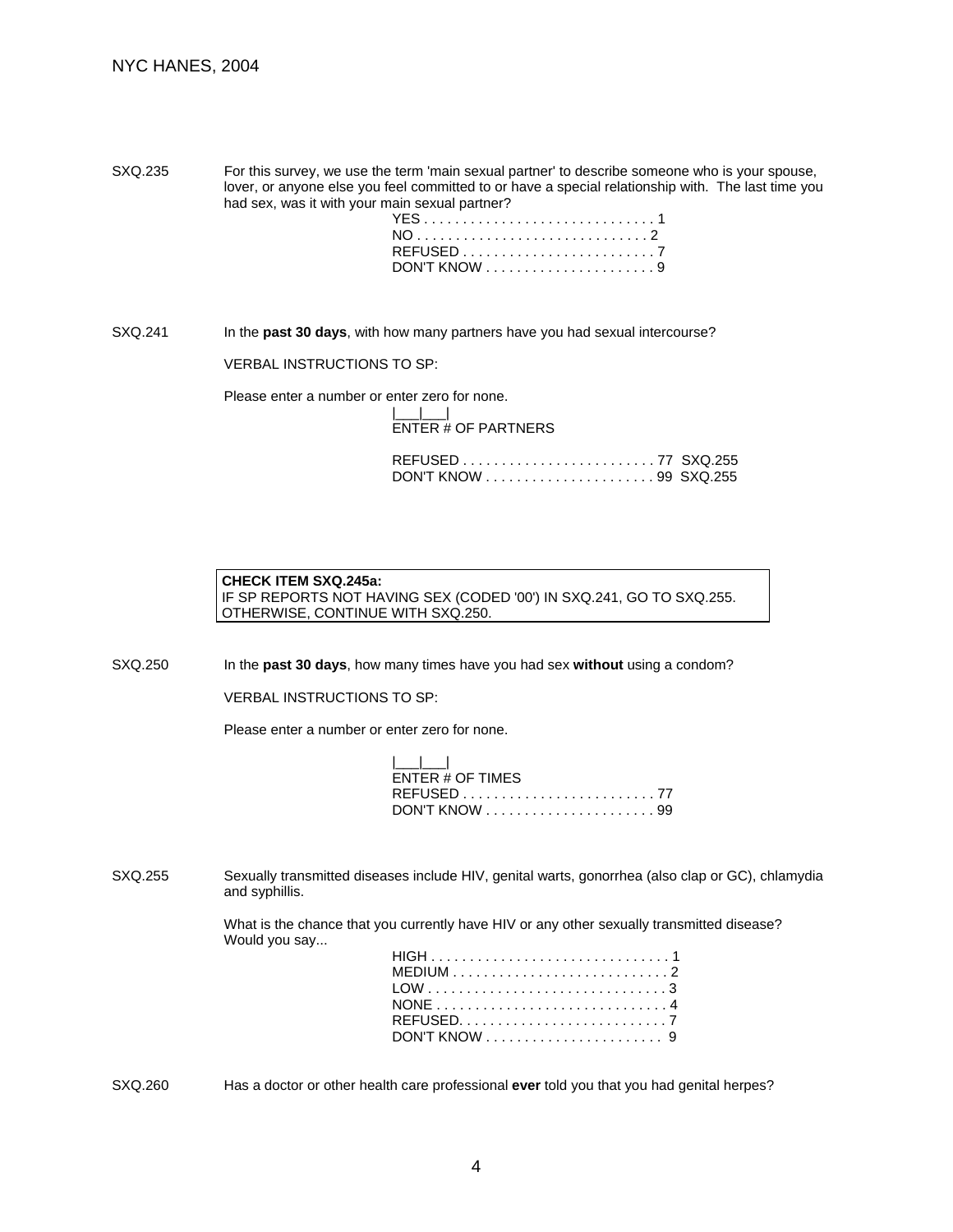VERBAL INSTRUCTIONS TO SP: Please select yes, no.

SXQ.265 Has a doctor or other health care professional **ever** told you that you had genital warts?

VERBAL INSTRUCTIONS TO SP: Please select yes, no.

| YES1 |  |  |  |  |  |  |  |  |  |
|------|--|--|--|--|--|--|--|--|--|
|      |  |  |  |  |  |  |  |  |  |
|      |  |  |  |  |  |  |  |  |  |
|      |  |  |  |  |  |  |  |  |  |

SXQ.270 In the **past 12 months**, has a doctor or other health care professional told you that you had gonorrhea, sometimes called GC or clap?

> VERBAL INSTRUCTIONS TO SP: Please select yes, no.

| YES1     |  |  |  |  |  |  |  |  |  |  |
|----------|--|--|--|--|--|--|--|--|--|--|
|          |  |  |  |  |  |  |  |  |  |  |
| REFUSED7 |  |  |  |  |  |  |  |  |  |  |
|          |  |  |  |  |  |  |  |  |  |  |

SXQ.272 In the **past 12 months**, has a doctor or other health care professional told you that you had chlamydia?

> VERBAL INSTRUCTIONS TO SP: Please select yes, no.

**CHECK ITEM SXQ.275:**  IF SP MALE, CONTINUE WITH SXQ.280. IF SP FEMALE GO TO SXQ.294.

SXQ.280 Are you circumcised or uncircumcised? HAND CARD SXQ1 - CLINICAL SKETCH OF CIRCUMCISED PENIS HAND CARD SXQ2 - CLINICAL SKETCH OF UNCIRCUMCISED PENIS

> INSTRUCTIONS TO SP: Please select circumcised, uncircumcised. Press a picture button to illustrate a choice.

> > CIRCUMCISED . . . . . . . . . . . . . . . . . . . . . 1 UNCIRCUMCISED . . . . . . . . . . . . . . . . . . 2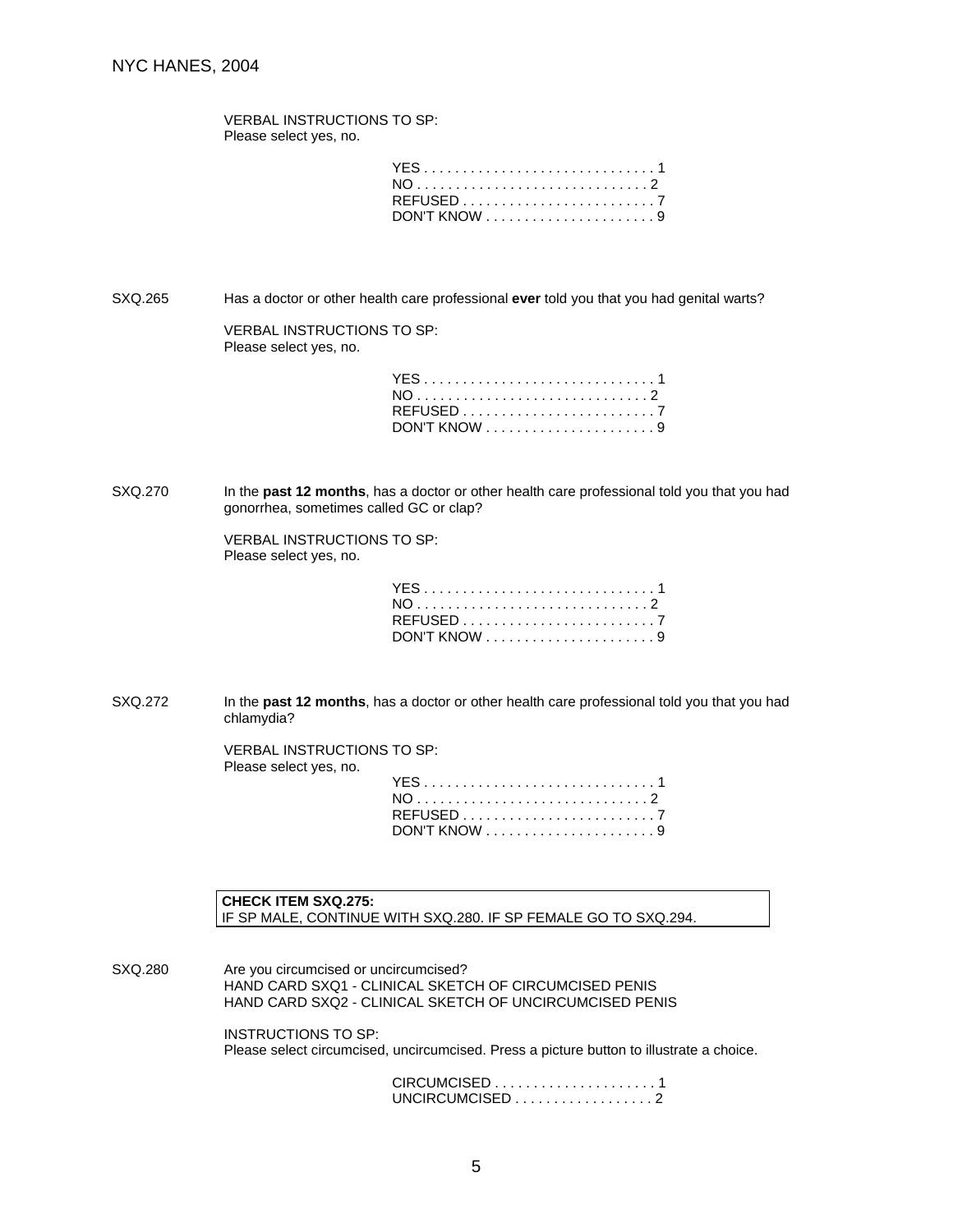SXQ.292 Do you think of yourself as…

| Heterosexual or straight (that is, sexually attracted only to women) 1  |
|-------------------------------------------------------------------------|
| Homosexual or gay (that is, sexually attracted only to men) $\dots$ . 2 |
| Bisexual (that is, sexually attracted to men and women) 3               |
|                                                                         |
|                                                                         |
|                                                                         |
|                                                                         |

SXQ.294 Do you think of yourself as...

| Heterosexual or straight (that is, sexually attracted only to men) $\dots \dots$ |
|----------------------------------------------------------------------------------|
| Homosexual or lesbian (that is, sexually attracted only to women) $\dots$ 2      |
| Bisexual (that is, sexually attracted to men and women) $\dots \dots \dots$      |
|                                                                                  |
|                                                                                  |
|                                                                                  |
|                                                                                  |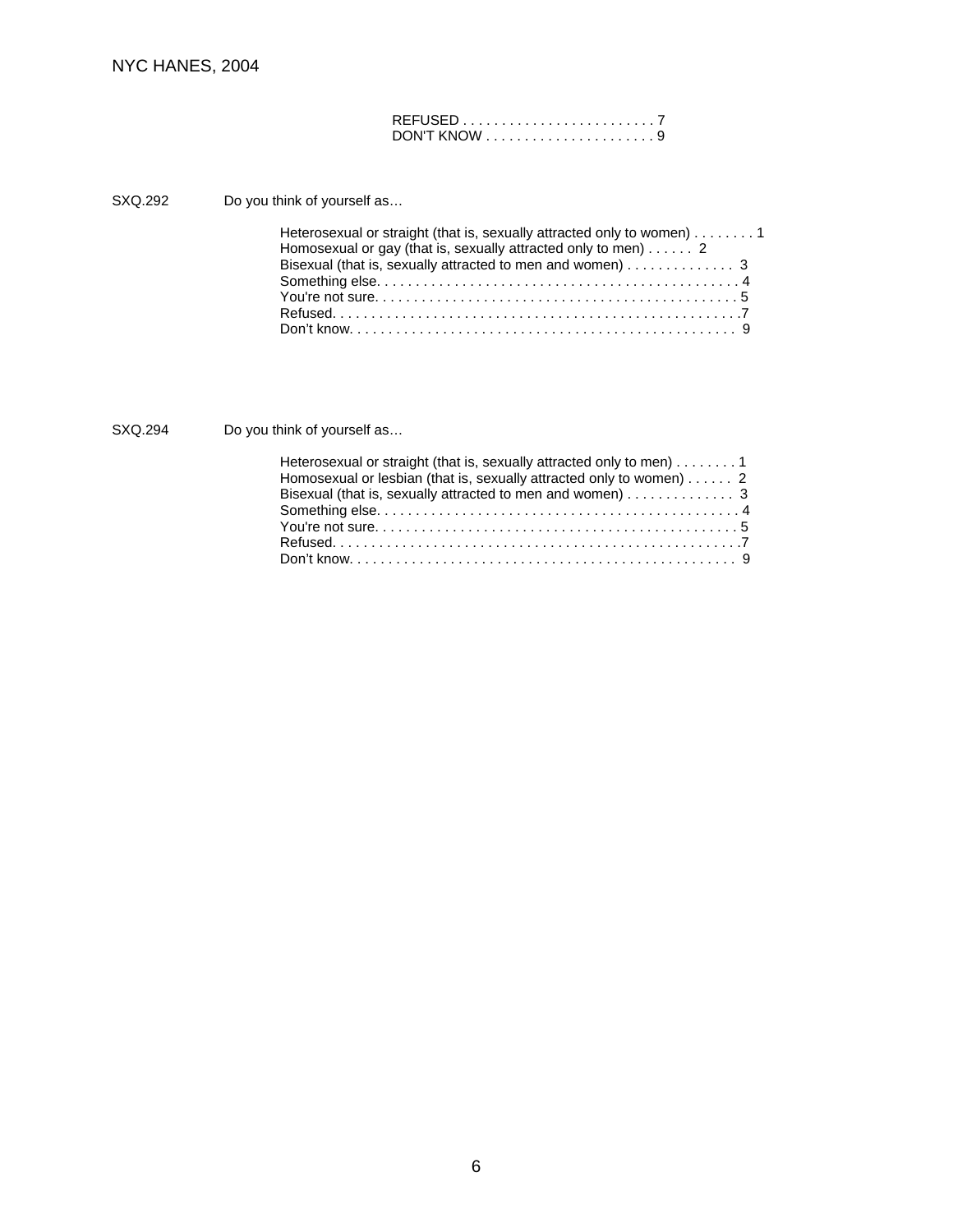#### **DRUG USE, PRISION EXPERIENCE, and DOMESTIC VIOLENCE - DUQ**

DUQ.100 The following questions ask about drug use.

 Have you **ever** used cocaine, including crack or freebase, or other street drugs? Do not include marijuana.

 VERBAL INSTRUCTIONS TO SP: Please select yes, no.

DUQ.110 In the **past 12 months**, how many days have you used cocaine, including crack or freebase, or other street drugs?

> VERBAL INSTRUCTIONS TO SP: Please enter a number.

## |\_\_\_|\_\_\_|\_\_\_| ENTER NUMBER

DUQ.120 Have you **ever** used a needle to take street drugs?

 VERBAL INSTRUCTIONS TO SP: Please select yes, no.

DUQ.130 In the **past 12 months**, how many days have you used a needle to take street drugs?

 VERBAL INSTRUCTIONS TO SP: Please enter a number.

> |\_\_\_|\_\_\_|\_\_\_| ENTER NUMBER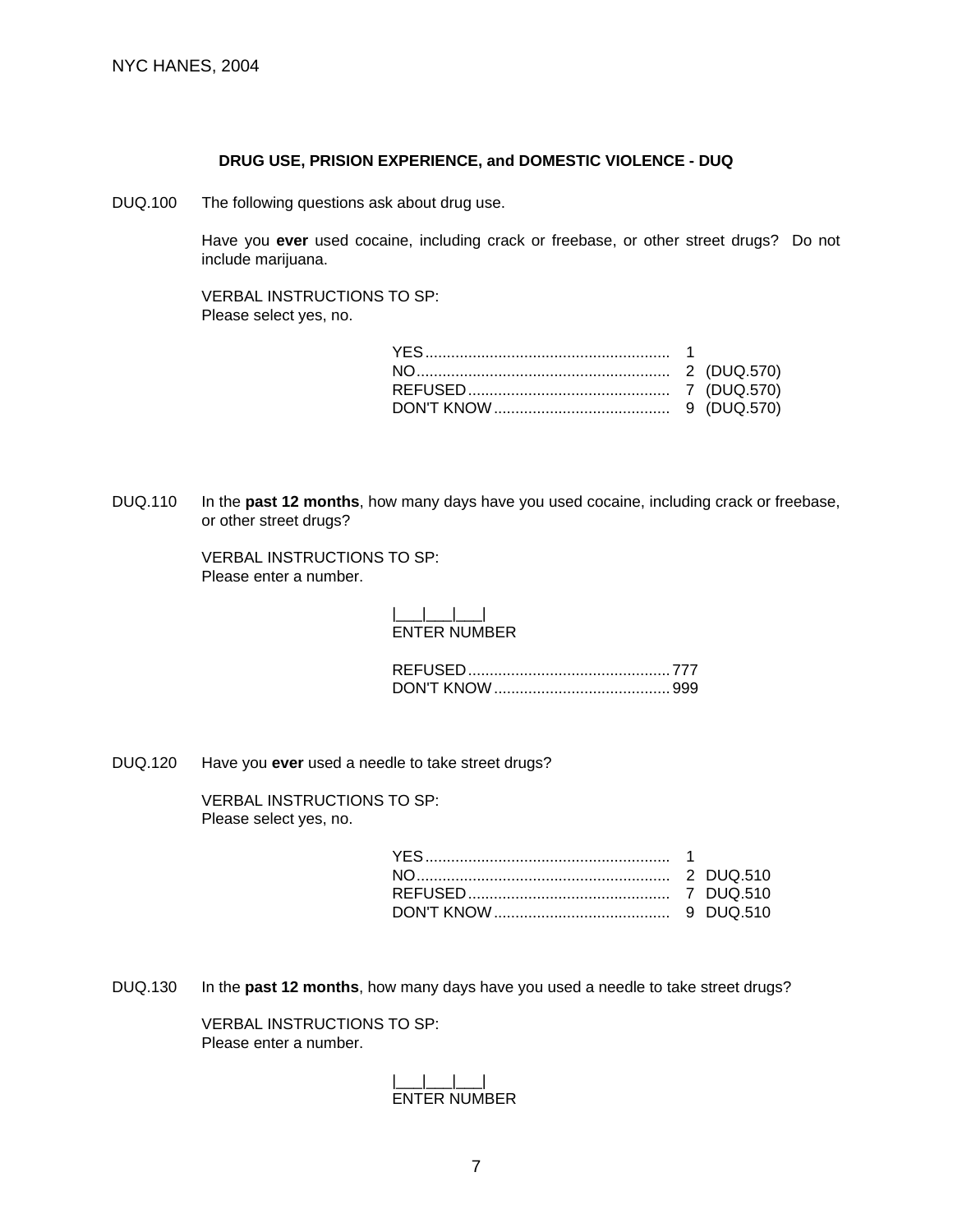DUQ.510 Now I'd like to ask about your experience with specific drugs. In the past 12 months, have you taken or used any of these drugs? Marijuana, Hashish, Inhalants, LSD, Psilocybin/mushrooms, Opium, Cocaine, Crack, Heroin, PCP, Glue, Methamphetamine/Crystal meth, Ecstasy, Other club drugs (Special K, GHB, etc.)?

> VERBAL INSTRUCTIONS TO SP: Please select yes, no.

DUQ.520 Which ones? Please mark all that apply.

 VERBAL INSTRUCTIONS TO SP: Please mark all that apply.

| Hashish                                    |           |
|--------------------------------------------|-----------|
| <b>Inhalants</b>                           |           |
| LSD.                                       |           |
|                                            |           |
| Opium                                      |           |
|                                            |           |
|                                            |           |
|                                            |           |
|                                            |           |
|                                            |           |
| Methamphetamine/Crystal meth 21            |           |
|                                            |           |
| Other club drugs (Special K, GHB, etc.) 23 |           |
|                                            | (DUQ.540) |
|                                            |           |

# **LOOP 1:** ASK DUQ.530 FOR EACH TYPE OF DRUG (CODES 10-23) ENTERED IN DUQ.520.

DUQ.530 In the past 12 months, have you taken or used {Drug Mentioned in DUQ.520} more than 5 times?

VERBAL INSTRUCTIONS TO SP: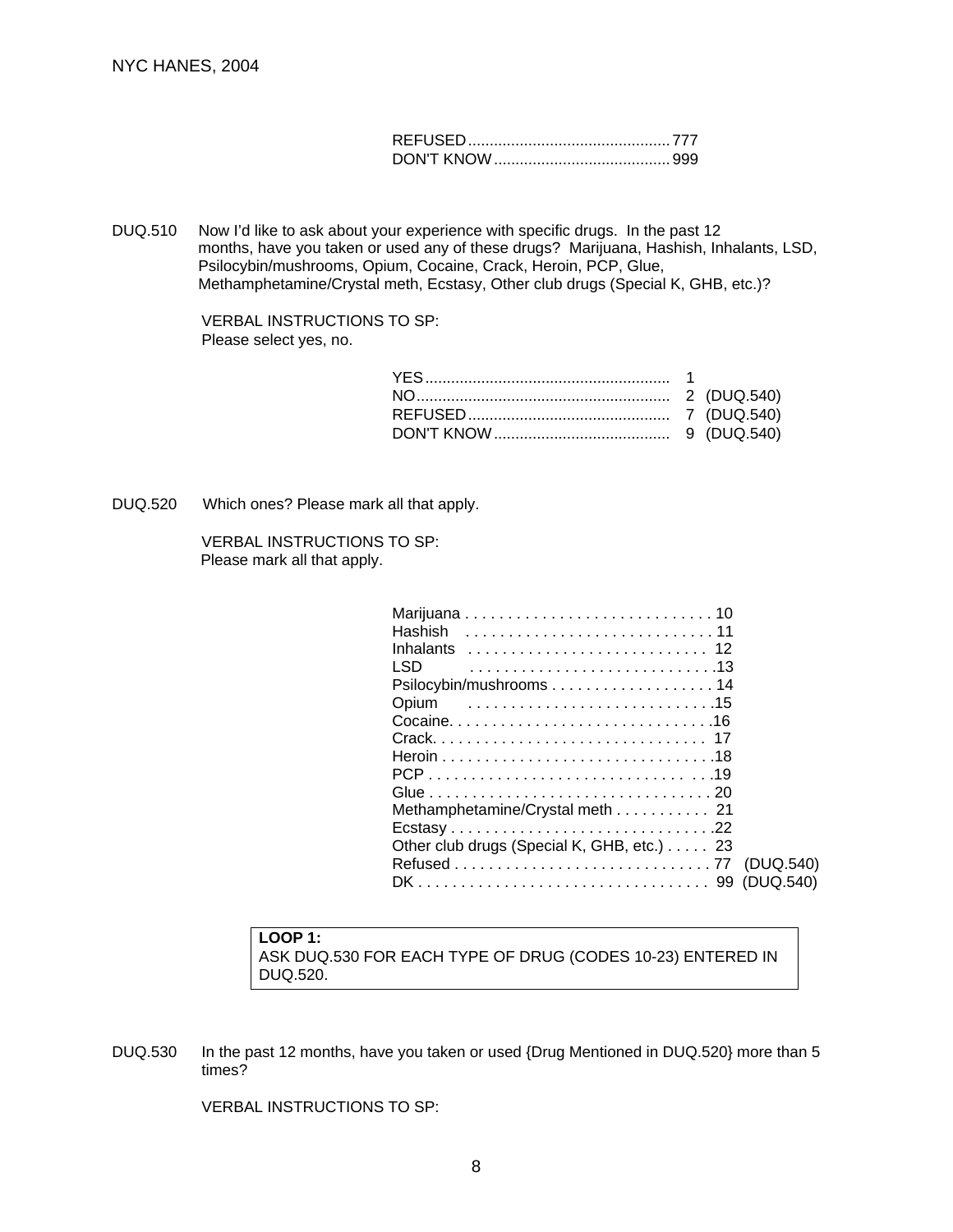Please select yes, no.

**END LOOP 1:** ASK DUQ.530 FOR NEXT TYPE OF DRUG (CODES 10-23) ENTERED IN DUQ.520. IF NO NEXT TYPE, CONTINUE WITH DUQ.540.

DUQ.540 In the past 12 months, has a doctor **prescribed** any of the following medicines for you? Sleeping pills, Percodan, Amphetamines, Tranquilizers, Valium, Seconal, Morphine, Codeine, Methadone, Xanax, Darvon, Oxycotin, Buprenorphine?

> VERBAL INSTRUCTIONS TO SP: Please select yes, no.

DUQ.550 In the past 12 months, have you used any of these medicines more than 5 times when they were not prescribed for you, to get high, to relax, or to make you feel better, more active, or alert? Sleeping pills, Tranquilizers, Valium, Xanax, Seconal, Codeine, Darvon, Oxycotin, Percodan, Amphetamines, Morphine, Methadone, Buprenorphine?

> VERBAL INSTRUCTIONS TO SP: Please select yes, no.

DUQ.560 Which ones? Please mark all that apply.

 VERBAL INSTRUCTIONS TO SP: Please mark all that apply.

| Sleeping pills 10 |  |
|-------------------|--|
| Tranquilizers 11  |  |
|                   |  |
|                   |  |
|                   |  |
|                   |  |
|                   |  |